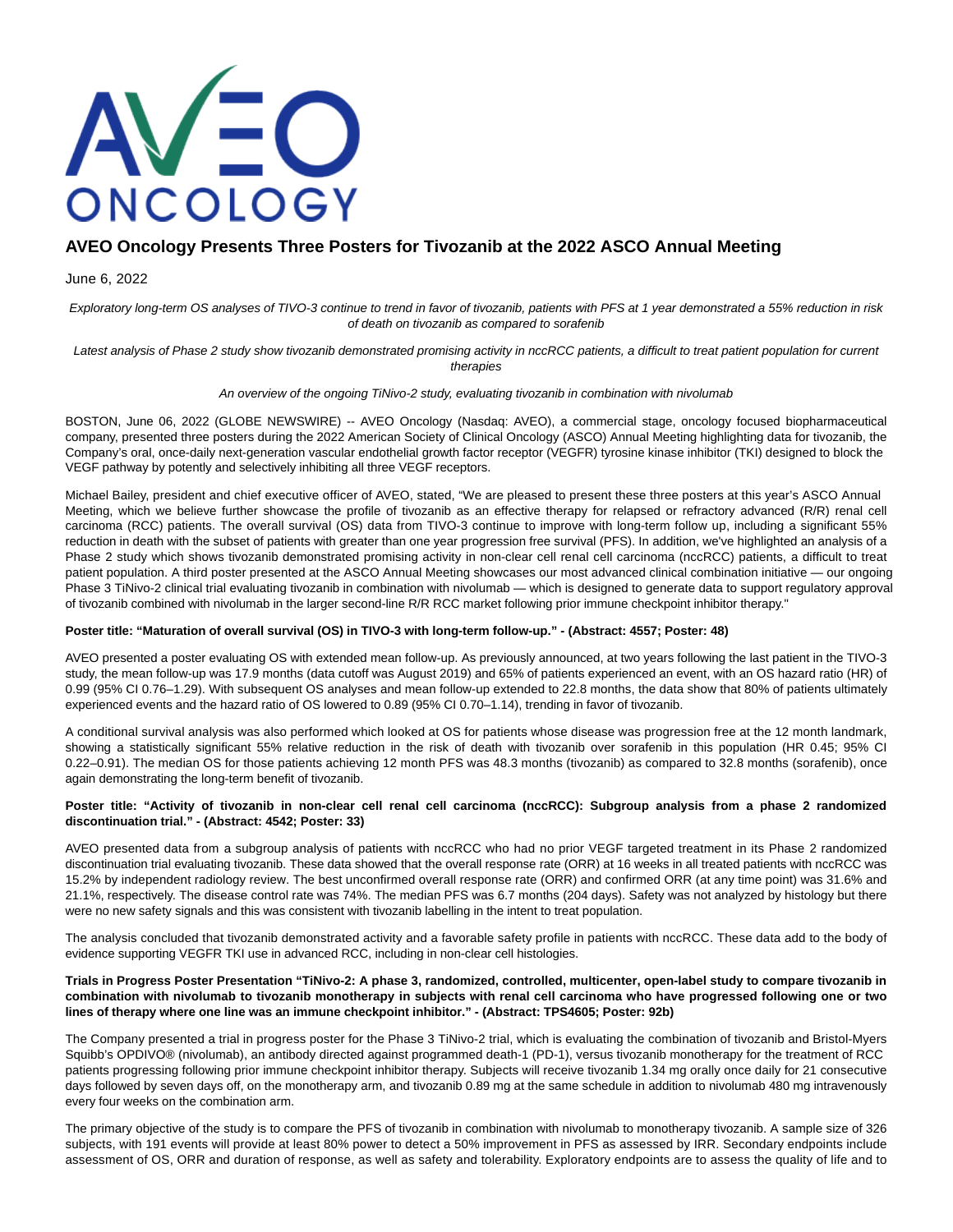investigate the pharmacokinetics of tivozanib.

TiNivo-2 opened for enrollment during the third quarter of 2021 and currently expects to complete enrollment in the first half of 2023.

#### **About FOTIVDA® (tivozanib)**

FOTIVDA® (tivozanib) is an oral, next-generation vascular endothelial growth factor receptor (VEGFR) tyrosine kinase inhibitor (TKI). It is a potent, selective inhibitor of VEGFRs 1, 2, and 3 with a long half-life designed to improve efficacy and tolerability. AVEO received U.S. Food and Drug Administration (FDA) approval for FOTIVDA on March 10, 2021 for the treatment of adult patients with relapsed or refractory advanced renal cell carcinoma (RCC) following two or more prior systemic therapies. FOTIVDA was approved in August 2017 in the European Union and other countries in the territory of its partner EUSA Pharma (UK) Limited for the treatment of adult patients with advanced RCC. FOTIVDA has been shown to significantly reduce regulatory T-cell production in preclinical models.<sup>1</sup> FOTIVDA was discovered by Kyowa Kirin.

### **INDICATIONS**

FOTIVDA is indicated for the treatment of adult patients with relapsed or refractory advanced renal cell carcinoma (RCC) following two or more prior systemic therapies.

### **IMPORTANT SAFETY INFORMATION**

#### **WARNINGS AND PRECAUTIONS**

**Hypertension and Hypertensive Crisis:** Control blood pressure prior to initiating FOTIVDA. Monitor for hypertension and treat as needed. For persistent hypertension despite use of anti-hypertensive medications, reduce the FOTIVDA dose.

**Cardiac Failure:** Monitor for signs or symptoms of cardiac failure throughout treatment with FOTIVDA.

**Cardiac Ischemia and Arterial Thromboembolic Events:** Closely monitor patients who are at increased risk for these events. Permanently discontinue FOTIVDA for severe arterial thromboembolic events, such as myocardial infarction and stroke.

**Venous Thromboembolic Events:** Closely monitor patients who are at increased risk for these events. Permanently discontinue FOTIVDA for severe venous thromboembolic events.

**Hemorrhagic Events:** Closely monitor patients who are at risk for or who have a history of bleeding.

**Proteinuria:** Monitor throughout treatment with FOTIVDA. For moderate to severe proteinuria, reduce the dose or temporarily interrupt treatment with FOTIVDA.

**Thyroid Dysfunction:** Monitor before initiation and throughout treatment with FOTIVDA.

**Risk of Impaired Wound Healing:** Withhold FOTIVDA for at least 24 days before elective surgery. Do not administer for at least 2 weeks following major surgery and adequate wound healing. The safety of resumption of FOTIVDA after resolution of wound healing complications has not been established.

**Reversible Posterior Leukoencephalopathy Syndrome (RPLS):** Discontinue FOTIVDA if signs or symptoms of RPLS occur.

**Embryo-Fetal Toxicity:** Can cause fetal harm. Advise patients of the potential risk to a fetus and to use effective contraception.

**Allergic Reactions to Tartrazine:** The 0.89 mg capsule of FOTIVDA contains FD&C Yellow No.5 (tartrazine) which may cause allergic-type reactions (including bronchial asthma) in certain susceptible patients.

#### **ADVERSE REACTIONS**

The most common (≥20%) adverse reactions were fatigue, hypertension, diarrhea, decreased appetite, nausea, dysphonia, hypothyroidism, cough, and stomatitis, and the most common Grade 3 or 4 laboratory abnormalities (≥5%) were sodium decreased, lipase increased, and phosphate decreased.

#### **DRUG INTERACTIONS**

**Strong CYP3A4 Inducers:** Avoid coadministration of FOTIVDA with strong CYP3A4 inducers.

### **USE IN SPECIFIC POPULATIONS**

**Lactation:** Advise not to breastfeed. **Females and Males of Reproductive Potential:** Can impair fertility. **Hepatic Impairment:** Adjust dosage in patients with moderate hepatic impairment. Avoid use in patients with severe hepatic impairment.

## **To report SUSPECTED ADVERSE REACTIONS, contact AVEO Pharmaceuticals, Inc. at 1-833-FOTIVDA (1-833-368-4832) or FDA at 1-800- FDA-1088 or [www.fda.gov/medwatch.](http://www.fda.gov/medwatch)**

# **Please see FOTIVDA Full Prescribing Information which is available a[t www.FOTIVDA.com.](http://www.fotivda.com/)**

# **About Advanced Renal Cell Carcinoma**

According to the American Cancer Society's 2021 statistics, renal cell carcinoma (RCC) is the most common type of kidney cancer, which is among the ten most common cancers in both men and women. Approximately 73,750 new cases of kidney cancer will be diagnosed annually and about 14,830 people will die from this disease. In patients with late-stage disease, the five-year survival rate is 13%. Agents that target the vascular endothelial growth factor (VEGF) pathway have shown significant antitumor activity in RCC.<sup>2</sup> According to a 2019 publication, 50% of the approximately 10,000 patients who progress following two or more lines of therapy choose not to receive further treatment,<sup>3</sup> which may be attributable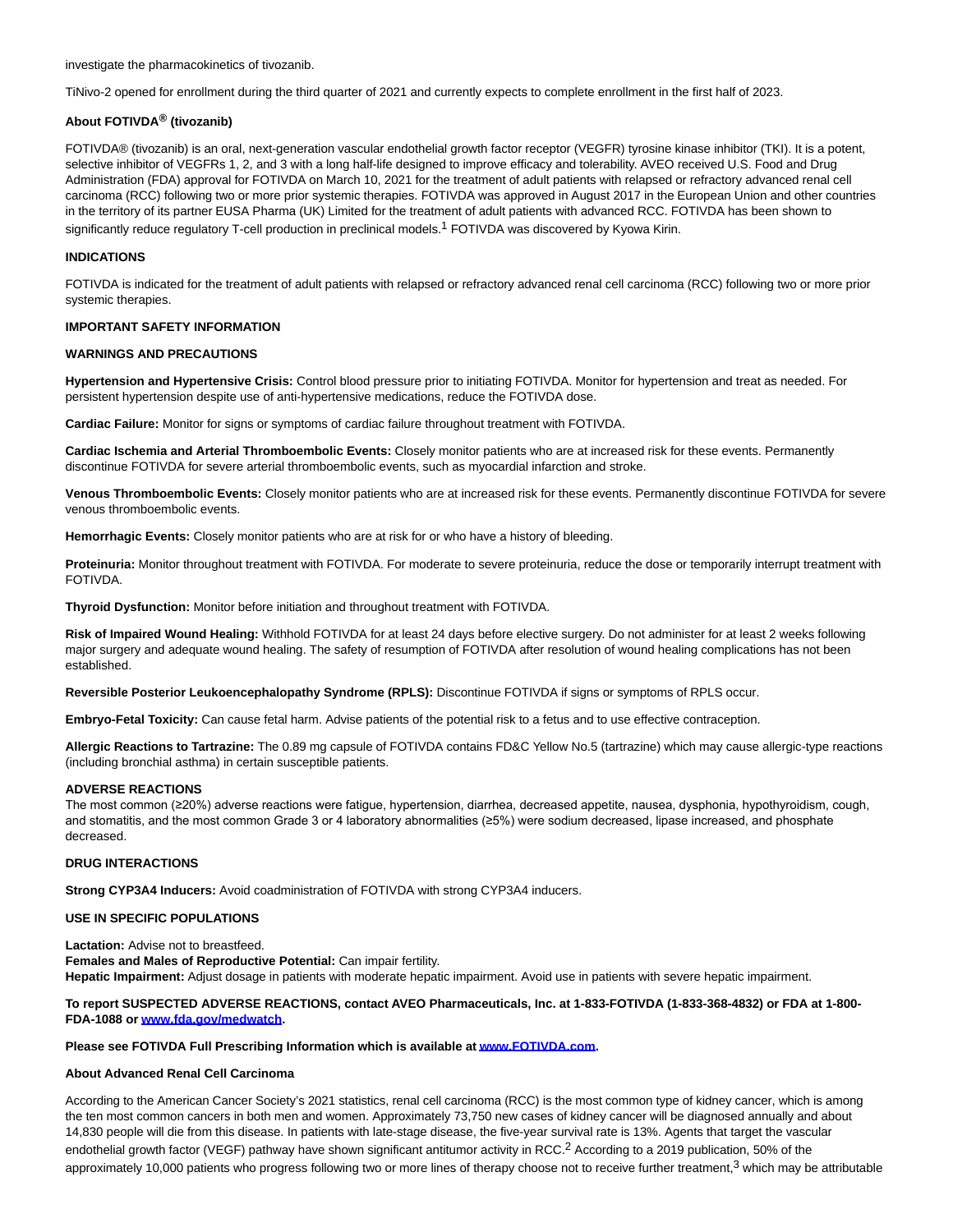to tolerability concerns and a lack of data to support evidence-based treatment decisions in this highly relapsed or refractory patient population.

#### **About AVEO Pharmaceuticals, Inc.**

AVEO is a commercial stage, oncology focused biopharmaceutical company committed to delivering medicines that provide a better life for patients with cancer. AVEO currently markets FOTIVDA® (tivozanib) in the U.S. for the treatment of adult patients with relapsed or refractory advanced renal cell carcinoma (RCC) following two or more prior systemic therapies. AVEO continues to develop FOTIVDA in immuno-oncology and other novel targeted combinations in RCC and other indications, and has other investigational programs in clinical development. AVEO is committed to creating an environment of diversity, equity and inclusion to diversify representation within the company.

#### **Cautionary Note Regarding Forward-Looking Statements**

This press release contains forward-looking statements of AVEO within the meaning of the Private Securities Litigation Reform Act of 1995 that involve substantial risks and uncertainties. All statements, other than statements of historical fact, contained in this press release are forward-looking statements. The words "advance," "aim," "anticipate," "believe," "continue," "could," "design," "estimate," "expect," "goal," "intend," "look forward," "may," "plan," "potential," "project," "promising," "seek," "should," "strategy," "will," "would," or the negative of these terms or other similar expressions, are intended to identify forward-looking statements, although not all forward-looking statements contain these identifying words. These forward-looking statements include, among others, statements about: the potential efficacy, safety and tolerability of tivozanib, both as a stand-alone drug candidate and in combination with other therapies, in RCC, nccRCC and other indications; the potential that early and consistent PFS benefit with tivozanib ultimately may be associated with a trend toward improved overall survival; the potential for tivozanib to provide efficacy and safety in patients with non-clear cell histologies, such as nccRCC; the date enrollment will be completed for AVEO's pivotal Phase 3 TiNivo-2 trial and the potential for the TiNivo-2 trial to meet its primary and secondary endpoints; AVEO's plans, strategies and execution for current and future clinical trials and preclinical studies of tivozanib; AVEO's ability to pursue regulatory strategies based on the results of clinical trials and preclinical studies of tivozanib, including the potential for the Phase 3 TiNivo-2 trial evaluating tivozanib in combination with nivolumab to generate data to support regulatory approval of tivozanib combined with nivolumab in the larger second-line R/R RCC market following prior immune checkpoint inhibitor therapy; AVEO's ability to commercialize tivozanib in combination with nivolumab in the larger second-line R/R RCC market following prior immune checkpoint inhibitor therapy if granted regulatory approval for the combination in that setting; and the potential commercial opportunity of tivozanib and AVEO's other product candidates. AVEO has based its expectations and estimates on assumptions that may prove to be incorrect. As a result, readers are cautioned not to place undue reliance on these expectations and estimates. Actual results or events could differ materially from the plans, intentions and expectations disclosed in the forward-looking statements that AVEO makes due to a number of important factors, including risks relating to: AVEO's ability, and the ability of its licensees and collaborators, to demonstrate to the satisfaction of applicable regulatory agencies such as the FDA the safety, efficacy, and clinically meaningful benefit of tivozanib, and risks relating to the timing and costs of seeking and obtaining regulatory approvals; AVEO's dependence on third-party vendors for the development, manufacture, supply, storage and distribution of tivozanib; AVEO's ability to enter into and maintain its third party collaboration and license agreements, and its ability, and the ability of its strategic partners, to achieve development and commercialization objectives under these arrangements; AVEO's and its collaborators' ability to successfully enroll and complete clinical trials, including the Phase 3 TiNivo-2 trial; AVEO's ability to maintain compliance with regulatory requirements applicable to tivozanib; AVEO's ability to obtain and maintain adequate protection for intellectual property rights relating to tivozanib; unplanned capital requirements; adverse general economic, political and industry conditions; the potential adverse effects of the COVID-19 pandemic on AVEO's business continuity, financial condition, results of operations, liquidity and ability to commercialize FOTIVDA, manufacture clinical and commercial product and timely initiate new trials or complete its ongoing clinical trials; competitive factors; and those risks discussed in the sections titled "Risk Factor Summary," "Risk Factors" and "Management's Discussion and Analysis of Financial Condition and Results of Operations—Liquidity and Capital Resources" included in AVEO's quarterly and annual reports on file with the Securities and Exchange Commission (SEC) and in other filings that AVEO makes with the SEC. The forward-looking statements in this press release represent AVEO's views as of the date of this press release, and subsequent events and developments may cause its views to change. While AVEO may elect to update these forward-looking statements at some point in the future, it specifically disclaims any obligation to do so. You should, therefore, not rely on these forward-looking statements as representing AVEO's views as of any date other than the date of this press release.

Any reference to AVEO's website address in this press release is intended to be an inactive textual reference only and not an active hyperlink.

#### **References**

- 1. Pawlowski N et al. AACR 2013. Poster 3971.
- 2. J Angulo and O Shapiro, Cancers (Basel) 2019 Sep; 11(9): 1227. [10.3390/cancers11091227]
- 3. Decision Resources. RCC landscape and forecast. December 12, 2019.

**AVEO Investor Relations Contact:** Hans Vitzthum LifeSci Advisors (617) 430-7578 [hans@lifesciadvisors.com](https://www.globenewswire.com/Tracker?data=FTUlplzo6xgprg8LzLnPrMU825yMlaqLerKx1sO6nnlqpeMCrhlAE_Nyz2DU5Wcz2gBqTZ015kdav20_QErfpzx7WZkzimoP4JE0OaLgpnc=)

**AVEO Public Relations Contact:** John F. Kouten JFK Communications, Inc. (609) 241-7352 ifkouten@ifkhealth.com